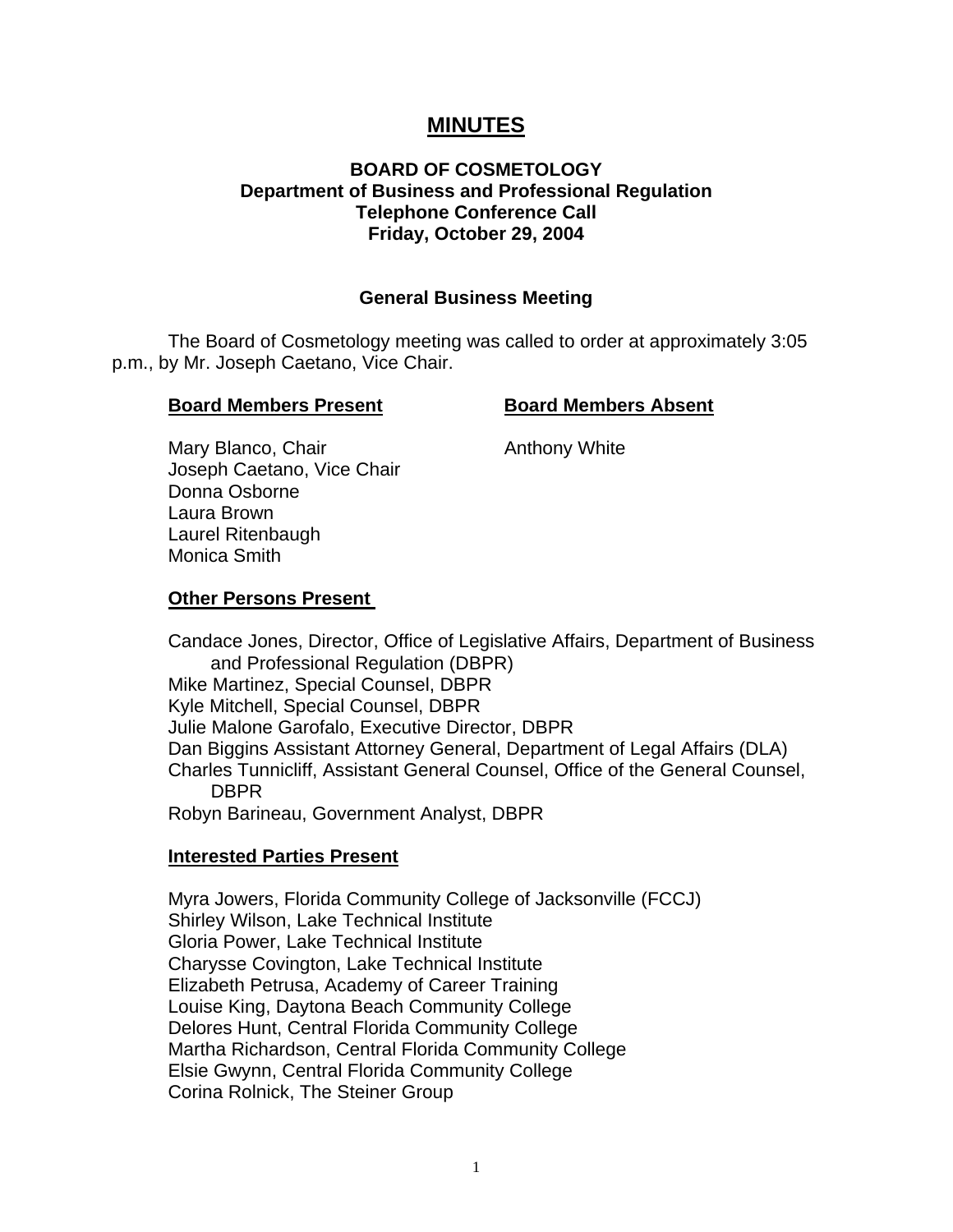The general business meeting opened with a roll call and a quorum was established. Vice Chair Caetano informed the participants that the board would address each section of the statute line by line and take a vote on each section.

# **Section 477.013, Florida Statutes – Definitions.**

The board agreed to the following changes to this section of the proposed legislative draft:

- The eighth line of the bill entitlement language should read: "endorsement, creating the **boot** booth rental license requirement..."
- Section 477.013(3)(a), F.S., should read: "Hair **stylist technician** services:"
- Section 477.013(3)(a)1.a., F.S., should read: "Providing any method of treatment as a primary service, including arranging, beautifying, **bleaching lightening**, cleansing, coloring, cutting, dressing, **dyeing**, processing, shampooing, …"
- Section 477.013(3)(a)1.b., F.S., should read: "Providing a necessary service that is preparatory or ancillary to a service under subsection a., including **bobbing**, clipping, cutting…"
- Section 477.013(3)(a)4., F.S., should read: "Servicing a person's wig or artificial hairpiece on a person's head or on a block **after the initial retail sale and servicing** in any manner…"
- Section 477.013(3)(b)1., F.S., should read: "Cleansing, **exfoliating**, stimulating, or manipulations of superficial tissues of a person's **scalp, face, neck , or arms skin.**
- Section 477.013(3)(b)2., F.S., should read: "Beautifying a person's **face, neck or arms skin** using a cosmetic…"

Chair Mary Blanco moved to approve this section of the proposed legislative draft as amended. Mrs. Laura Brown seconded the motion and the motion passed unanimously.

# **Section 477.0131, Florida Statutes – Cosmetology Licensees.**

- Section 477.0131(1), F.S., should read: "A person who is otherwise qualified by this chapter and is authorized to **pracitce practice** the services listed in section 477.013(3)(a)1.-5 shall be licensed as a hair **stylist technician**."
- Section 477.0131(2), F.S., should read: A person who is otherwise qualified by this chapter and is authorized to practice the services listed in section 477.013(b)1.-4 shall be licensed as an **esthetican esthetician**."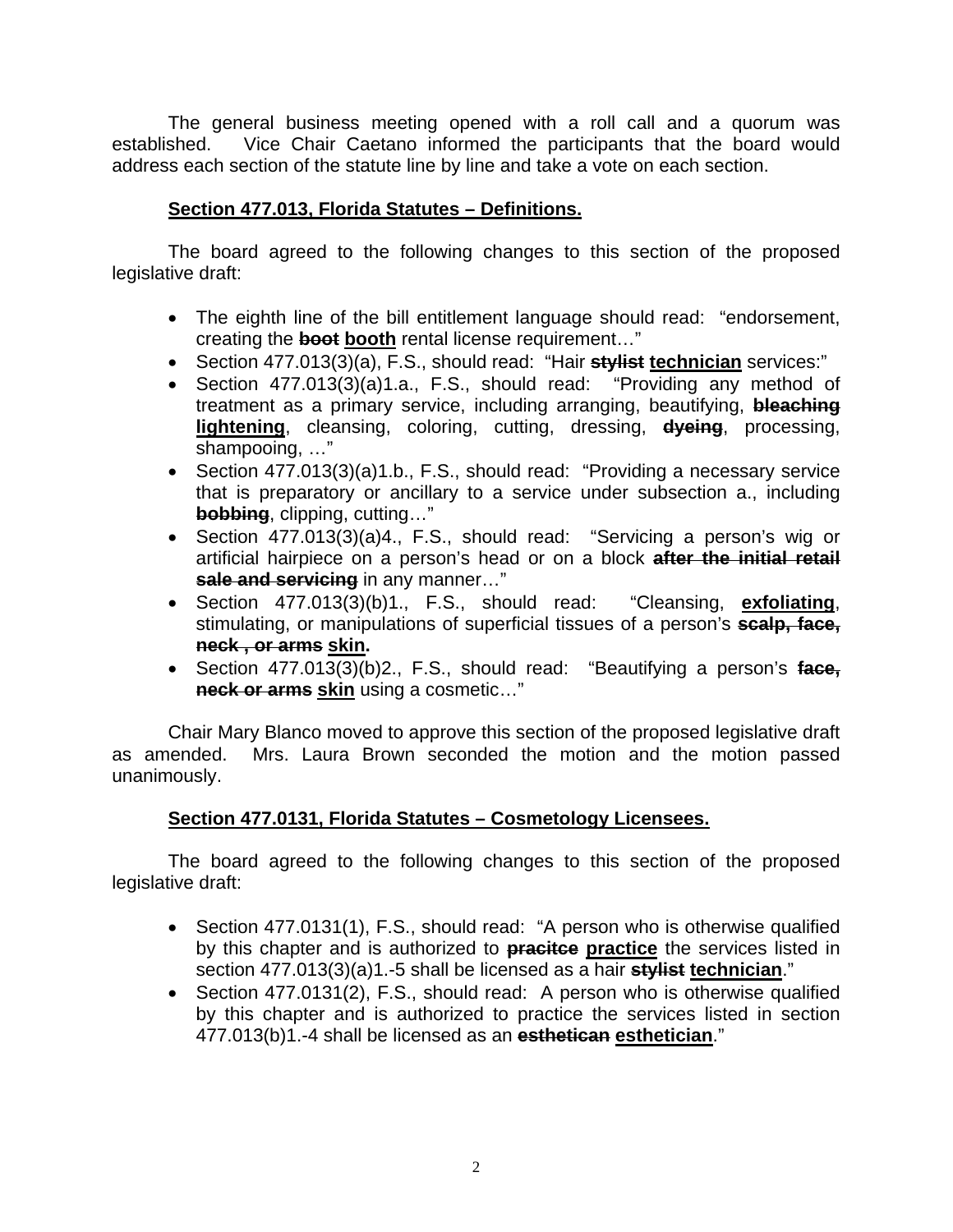Mrs. Brown moved to approve this section of the proposed legislative draft as amended. Ms. Monica Smith seconded the motion and the motion passed unanimously.

## **Section 477.0132, Florida Statutes – Specialty Certificates – Shampooing, Hair Braiding, Hair Wrapping and Body Wrapping Registrations.**

Discussion ensued about the number of required educational hours for a body wrapping course. Ms. Smith stated that it was unrealistic for the course to be increased to only 16 hours. Ms. Donna Osborne added that she teaches 24 hours of herbal body wrapping in her school and that her suggestion is to raise the educational hour requirement for body wrapping to 250. Chair Blanco, Ms. Smith and Mrs. Brown agreed with Ms. Osborne.

- The section title should read: "477.0132 Specialty Certificates Shampooing, Hair Braiding, Hair Wrapping **and,** Body Wrapping**, and Cosmetic Specialist registrations**.
- Section 477.0132(1), F.S., should read: ""Shampooing" which means the **washing cleansing** of the hair with **soap shampoo** and water or with a special preparation, or applying hair treatment or conditioners. Shampooing does not include the application or removal of permanent waves, relaxers, hair coloring or lighteners. A person whose occupation or practice is confined solely to hair shampooing must apply with the Department, pay the applicable certification fees, and take a **two-day** 16-hour course. The course…"
- Section 477.0132(2), F.S., should read: "...the applicable certification fees, and take a **three-day 24 40**-hour course. The course shall be board approved, consisting of 5 hours of instruction on HIV/AIDS and other communicable diseases, 5 hours instruction on sanitation and sterilization, **four 4** hours instruction on disorders and diseases of the scalp, **8 24** hours instruction on application and removing hair braiding, and…"
- Section 477.0132(3), F.S., should read: "...wrapping must apply with the Department, pay the applicable certification fees, and take a **two-day 16 24** hour course. The course shall be board approved, consisting of 5 hours of instruction on HIV/AIDS and other communicable diseases, 5 hours instruction on sanitation and sterilization, 4 hours instruction on disorders and diseases of the scalp, **8 hours instruction on application of hair wrapping**, and 2 hours instruction…"
- Section 477.0132(4)(a), F.S., should read: ""Body wrapping" means a treatment program that uses **herbal** wraps for the purposes of cleansing and beautifying the skin of the body**. but does not include:**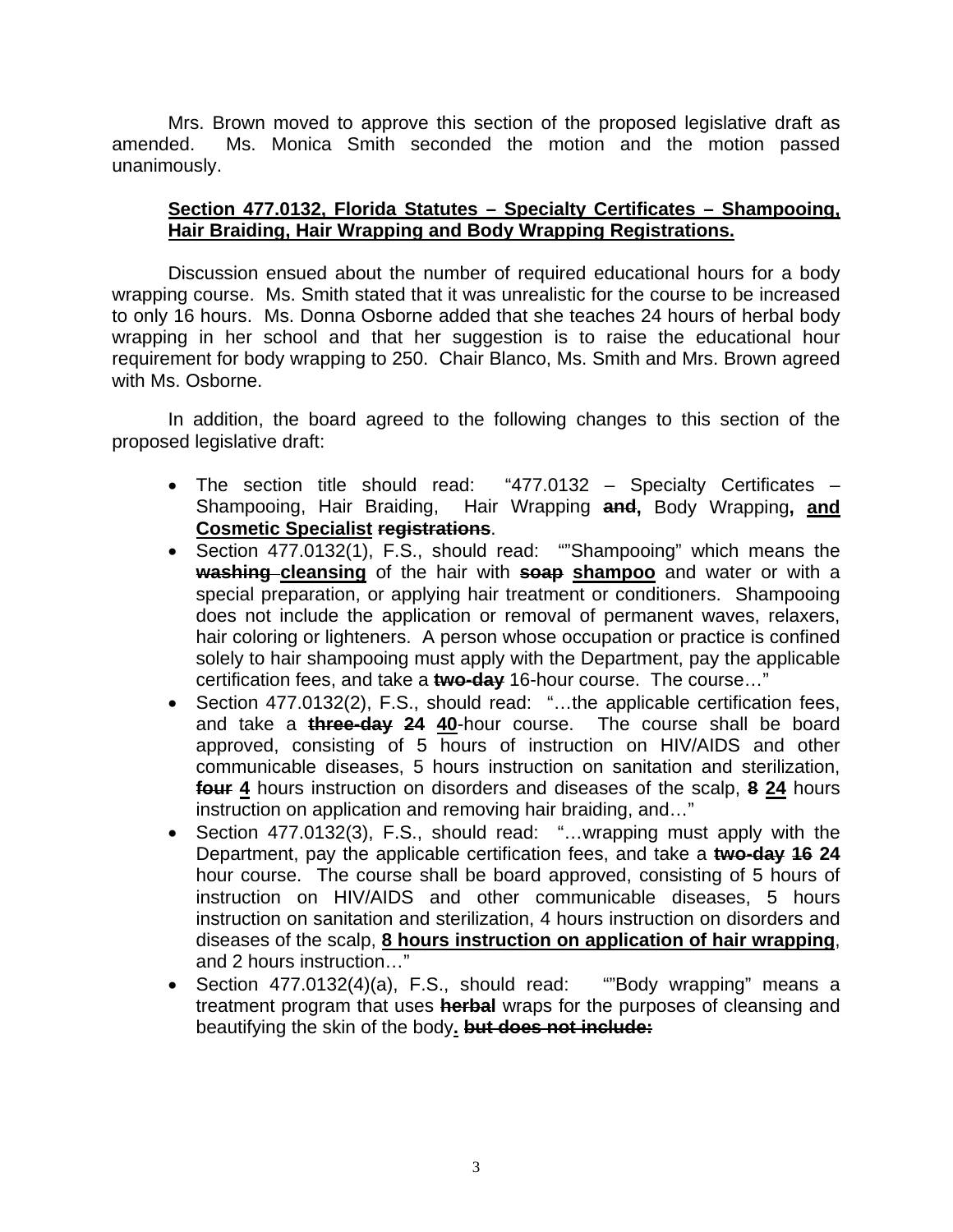- Section 477.0132(4)(a)1., F.S., should read: "The application of oils, lotions, or other fluids to the body **except fluids contained in presoaked materials used** in the wraps. **: or**
- Section 477.0132(4)(a)2., F.S., should read: "**Body wrapping does not include** manipulation of the body's superficial tissue, other than that..."
- Section 477.0132(4)(b), F.S., should read: "A person whose occupation or practice is confined solely to body wrapping must apply with the Department, pay the applicable certification fees, and take a **two-day 16 250** hour course. The course shall be board approved, consisting of 5 hours instruction on HIV/AIDS and other communicable diseases, 5 hours instruction on sanitation and sterilization, 4 hours instruction on disorders and diseases of the **scalp skin**, **234 hours of training in the practice of body wrapping**, and 2 hours instruction regarding laws affecting **hair body** wrapping."
- Section 477.0132(5), F.S., should read: "**Makeup application Cosmetic Specialist**" means the application of cosmetic color to the face or skin of the body by means of an air brush or handheld **non-evasive non-invasive** implement, and includes makeup application, spray-tanning, and body art, but does not include **tatooing tattooing**. A person whose occupation or practice is confined solely to makeup application must apply with the Department, pay the application fees, and take a **30-day** 210 hour course. The course shall be board approved,…"

Mrs. Brown moved to approve this section of the proposed legislative draft as amended. Chair Blanco seconded the motion and the motion passed unanimously.

#### **Section 477.0135, F.S. – Exemptions**

Mrs. Brown moved to approve this section of the proposed legislative draft as written. Ms. Laurel Ritenbaugh seconded the motion and the motion passed unanimously.

# **Section 477.014, F.S. – Qualifications for Practice.**

- Section 477.014(3), F.S., should read: "All cosmetologists licensed **or enrolled in a cosmetology school** prior to July 1, 2005 shall be authorized to perform…"
- Section 477.014(4), F.S., should read: "All facial specialists certified **or enrolled in a cosmetology school** prior to July 1, 2005 shall be qualified to take the exam…"
- Section 477.014(5), F.S., should read: All manicure, pedicure and nail extension specialists certified **or enrolled in a cosmetology school** prior to July 1, 2005 shall be qualified to take the exam…"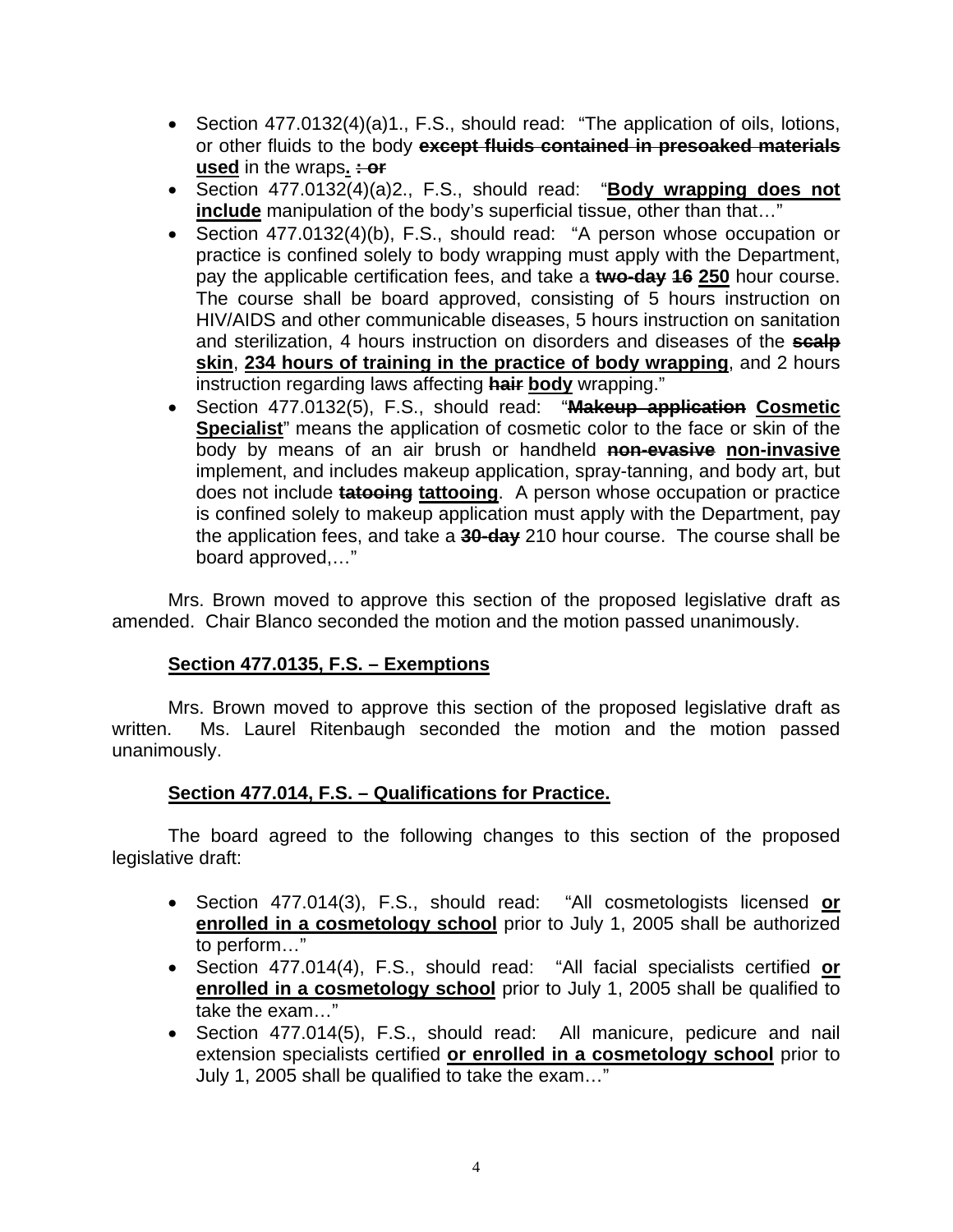• Section 477.014(6), F.S., should read: "...July 1, 2005 may choose to not take a licensure examination and may continue to practice under the name of their respective **speciality specialty** license."

Chair Blanco moved to approve this section of the proposed legislative draft as amended. Mrs. Brown seconded the motion and the motion passed unanimously.

#### **Section 477.015, F.S. – Board of Cosmetology. Section 477.016, F.S. – Rulemaking. Section 477.017, F.S. – Legal Services. Section 477.018, F.S. – Investigative Services.**

There were no proposed changes to these sections.

## **Section 477.019, F.S. – Cosmetologists; Qualifications; Licensure; License Renewal; Endorsement; Continuing Education.**

- The section title should read: "477.019 Cosmetologists; Qualifications; Licensure**;**; License Renewal; Endorsement; Continuing Education.
- Section 477.019(2), F.S., should read: "An applicant shall be eligible for licensure by examination to practice cosmetology, hair **styling technician** services, esthetician services…"
- Section 477.019(2)(a), F.S., should read: "Is at least 16 years of age**; and or** has received a high school diploma, GED,…"
- Section 477.019(2)(c)2.a.1., F.S., should read: "1200 hours for a hair **stylist technician**"
- Section 477.019(4), F.S., should read: "Following the completion of the training as stated in subsection (2), a graduate may apply for a **license that will enable such graduate to permit that will enable such graduate to** practice in the graduate's cosmetology area, provided such graduate practices under the supervision of a person licensed in the graduate's practice area, in a licensed salon. The Board shall establish rules relating to the **permitting practice** of qualified graduates and the duration of the **permit practice**.
- Section 477.019(7)(a), F.S., should read: "The board shall prescribe by rule continuing education requirements of **both** licensees and certificate holders intended to ensure protection of the public through updated training of licensees…workers' compensation issues; state and federal laws as they pertain to **cosmetologists, cosmetology, salons, specialists, specialty salons, and booth renters the Cosmetology Practice Act**; chemical makeup as it pertains to hair, skin, and nails; and environmental issues. Courses given at **cosmetology educational** conferences may be counted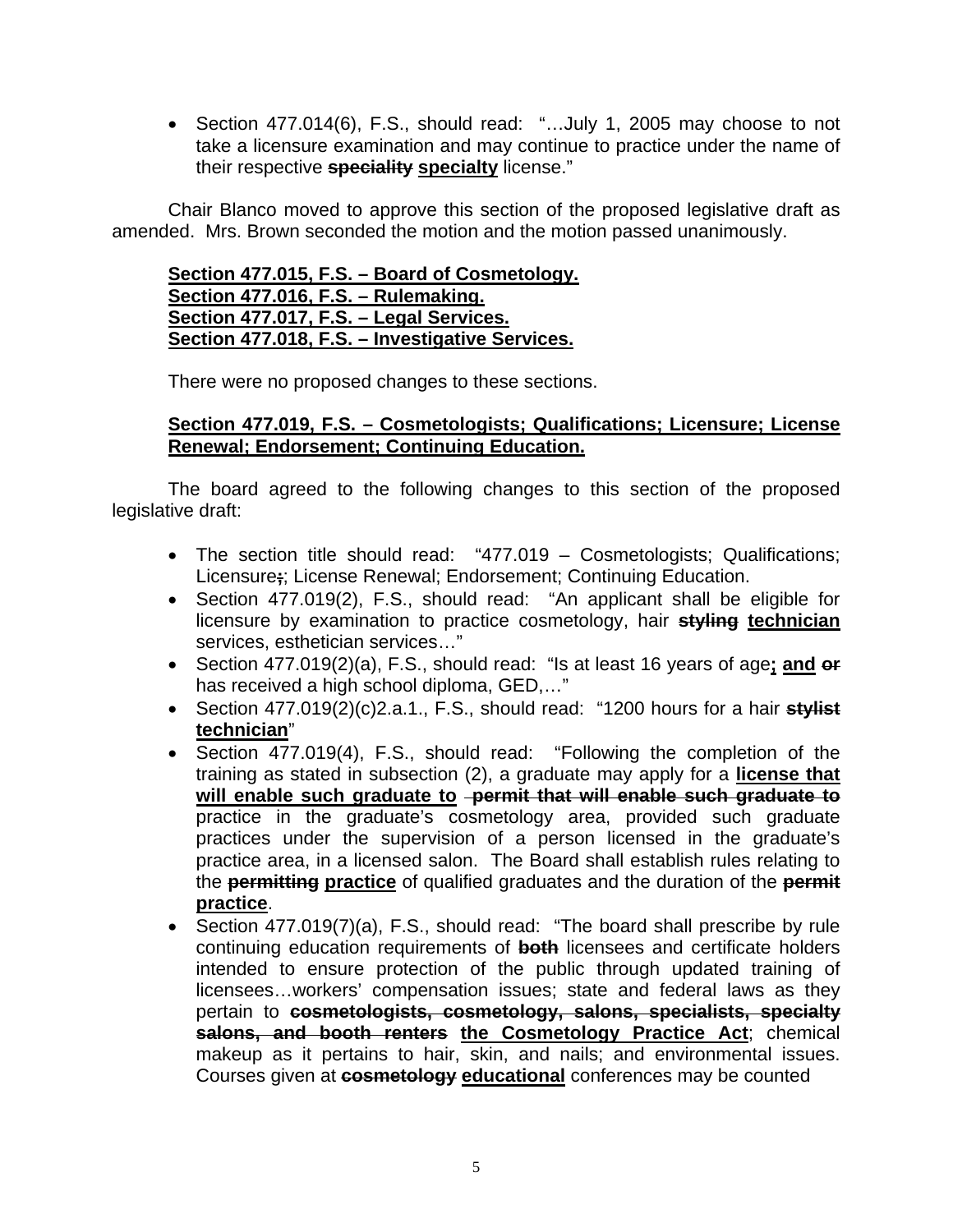toward the number of continuing education hours required if approved by the board."

• Section 477.019(7)(b), F.S., should read: "The board may, by rule, require any licensee or certificate holder **in violation of a continuing education requirement who has not been in the active practice of cosmetology for two years or more** to take a refresher course or refresher course and examination **in addition to any other penalty**. The number of hours for the refresher course may not exceed **48 500** hours.

Mrs. Brown moved to approve this section of the proposed legislative draft as amended. Chair Blanco seconded the motion and the motion passed unanimously.

## **Section 477.0201, F.S. – Specialty Certificates; Qualifications; Certification Renewal; Endorsement.**

The board agreed to the following changes to this section of the proposed legislative draft:

- Section 477.0201(1)(a), F.S., should read: "Is at least 16 years of age**; and or** has received a high school diploma, GED,…"
- Section 477.0201(1)(b), F.S., should read: "Has received a certificate of completion in a specialty course pursuant to **s. 477.013(6) from one of the following:**
	- **1. A school licensed pursuant to s. 477.023.**
	- **2. A school licensed pursuant to chapter 1005 or the equivalent licensing authority of another state.**
	- **3. A specialty program within the public school system.**
	- **4. A specialty division within the Cosmetology Division of the Florida School for the Deaf and the Blind, provided the training programs comply with minimum curriculum requirements established by the board.**

#### **an approved specialty certificate program provider.**

Mrs. Brown moved to approve this section of the proposed legislative draft as amended. Ms. Ritenbaugh seconded the motion and the motion passed unanimously.

#### **Section 477.0212, F.S. – Inactive Status.**

Chair Blanco moved to approve this section of the proposed legislative draft as written. Ms. Smith seconded the motion and the motion passed unanimously.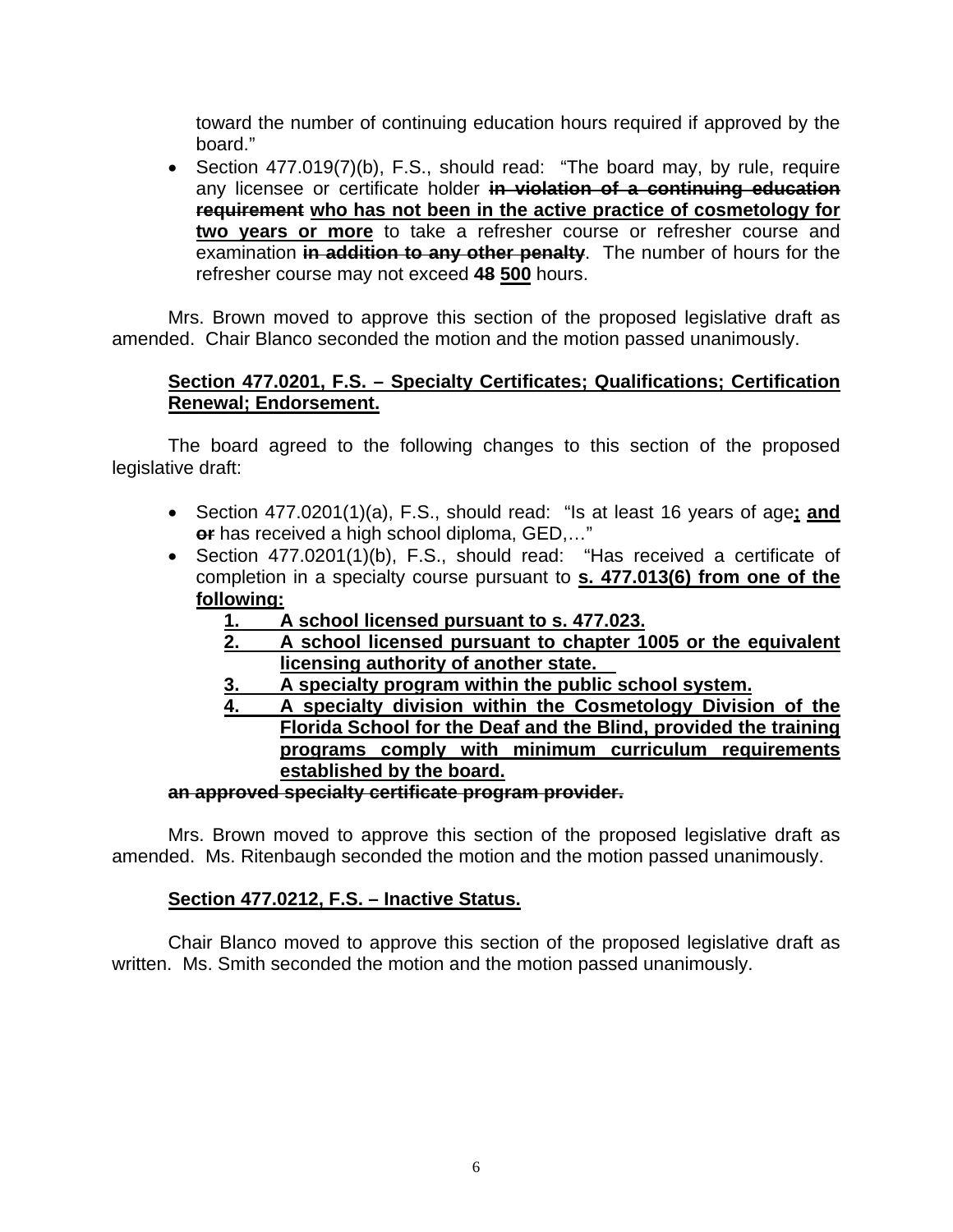#### **Section 477.0213, F.S. – Cosmetology Graduates of Florida School for the Deaf and Blind; Licenses. Section 477.022, F.S. – Examinations. Section 477.023, F.S. – Schools of Cosmetology; Licensure.**

There were no proposed changes to these sections.

#### **Section 477.024, F.S. – Booth Renter License.**

Discussion ensued regarding booth renter licensing. Ms. Brown stated that since booth renters are required to have city and county occupational licenses in some areas, that a state license would be double licensing. Vice Chair Caetano stressed his desire to see booth renters licensed to eliminate those booth renters who are not complying with all tax laws and that occupational licensing does not require tax law compliance. Mrs. Brown asked Ms. Malone Garofalo to read the board's statutory purpose. After Ms. Malone Garofalo read section 477.0212, F.S., Mrs. Brown agreed that licensing of booth renters would protect the public in economic matters because occupational licensing is not required in all counties. Ms. Osborne agreed that booth renter licensing would protect the public.

The board agreed to the following changes to this section of the proposed legislative draft:

- The section title should read: "477.024 – **Independent Contractor** Booth **Rental Renter** License."
- Section 477.024(1), F.S., should read: "A person licensed or certified under this chapter may not lease **or rent** space on the premises of a beauty salon to engage in the practice of cosmetology or specialty as an independent contractor unless the person also holds a booth **rental renter** license issued under this section."
- Section 477.024(2), F.S., should read: "An application for a booth **rental renter** license must:"
- Section 477.024(3), F.S., should read: "The applicant is entitled to a booth **rental renter** license if the applicant:"
- Section  $\overline{477.024(3)}(a)$ , F.S., should read: Pays the application fee set by the Board in an amount reasonable and necessary to cover the costs of administering the booth **rental renter** licensing program;"
- Section 477.024(4), F.S., should read: "The Board shall adopt rules relating to the information submitted for a booth **rental renter** license, including information regarding the applicant's compliance with state and federal tax laws."

Mrs. Brown moved to approve this section of the proposed legislative draft as amended. Ms. Ritenbaugh seconded the motion and the motion passed unanimously.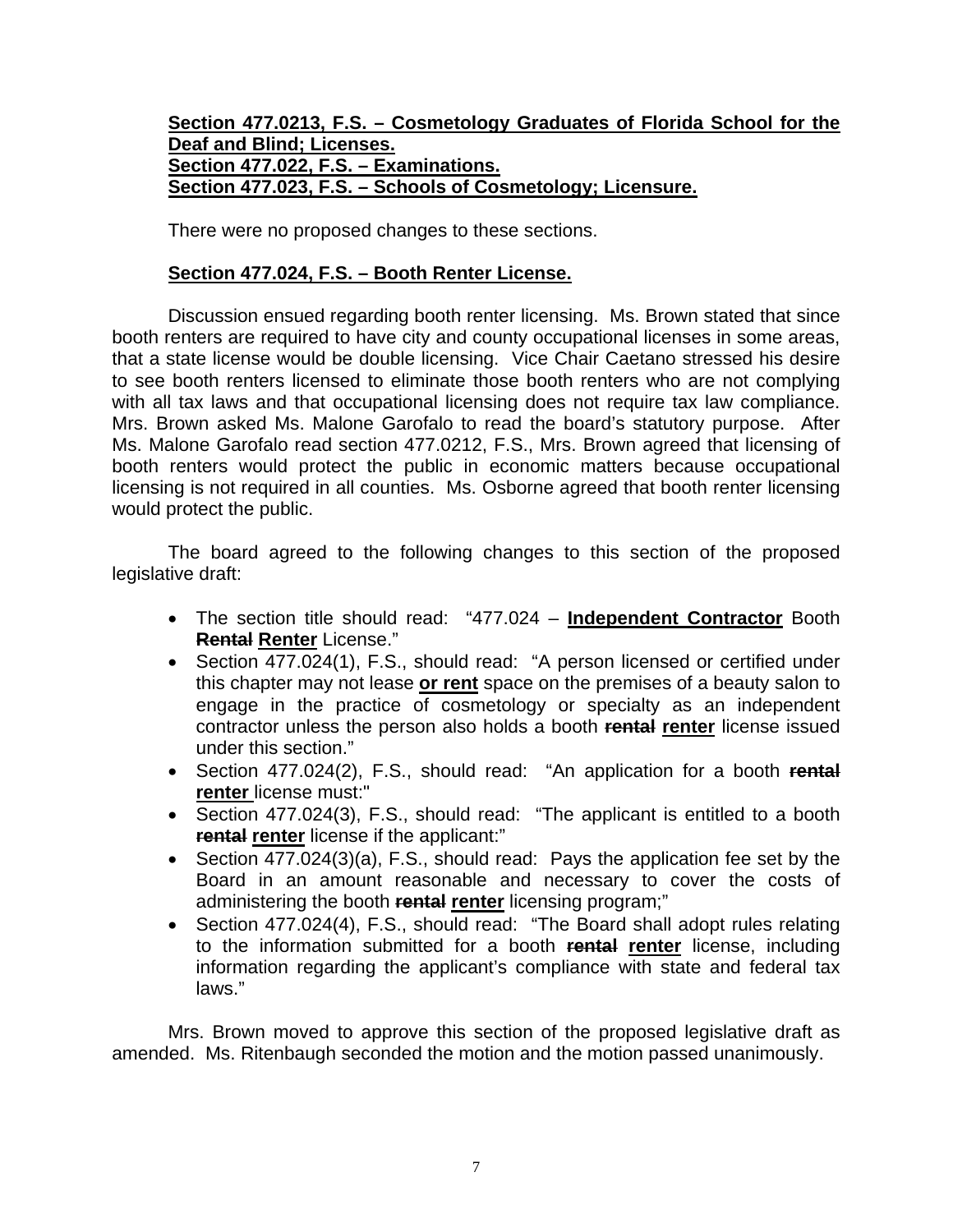#### **Section 477.025 – Cosmetology Salons; Specialty Salons; Booth Rental Salons; Requisites; Licensure; Inspections; Mobile Cosmetology Salons.**

Chair Blanco moved to approve this section of the proposed legislative draft as written. Mrs. Brown seconded the motion and the motion passed unanimously.

#### **Section 477.026, F.S. – Fees; Disposition.**

The board agreed to the following changes to this section of the proposed legislative draft:

- Section 477.026(1)(a), F.S., should read: "For hair **stylist technician**, esthetician, nail technician or cosmetologists, fees for original licensing,…"
- Section 477.026(1)(b), F.S., should read: For hair **stylist technician**, esthetician, nail technician or cosmetologists, fees for endorsement…"
- Section 477.026(1)(f), F.S., should read: "**For hair braiders, hair wrappers, and body wrappers, fees for registration shall not exceed \$25 For graduate practice permits, fees for application shall not exceed \$30.** "**For booth renters, fees for original licensing, license renewal and delinquent renewal shall not exceed \$50.**"

Mrs. Brown moved to approve this section of the proposed legislative draft as amended. Ms. Ritenbaugh seconded the motion and the motion passed unanimously.

#### **Section 477.0263, F.S. – Cosmetology Services to be Performed in a Licensed Salon; Exceptions.**

- Section 477.0263(1), F.S., should read: "Cosmetology or specialty services shall be performed only by licensed cosmetologists, hair **stylists technicians**, estheticians, nail technicians, **or specialty certificate holders shampoo specialists, cosmetic specialists or body wrappers** in licensed salons, except as otherwise provided in this section."
- Section 477.0263(2), F.S., should read: "**Hair braiding and hair wrapping are not required to be practiced in a salon. When hair braiding and hair wrapping are practiced outside a salon, disposable implements must be used or all implements must be sanitized in a disinfectant approved for hospital use or approved by the Federal Environmental Protection Agency.**"
- Section 477.0263(3), F.S., should read: "Pursuant to rules established by the board, cosmetology or specialty services may be performed by a licensed cosmetologist, hair **stylist technician**, **estechetician esthetician**, nail technician, or certificate holder in a location other than a licensed…"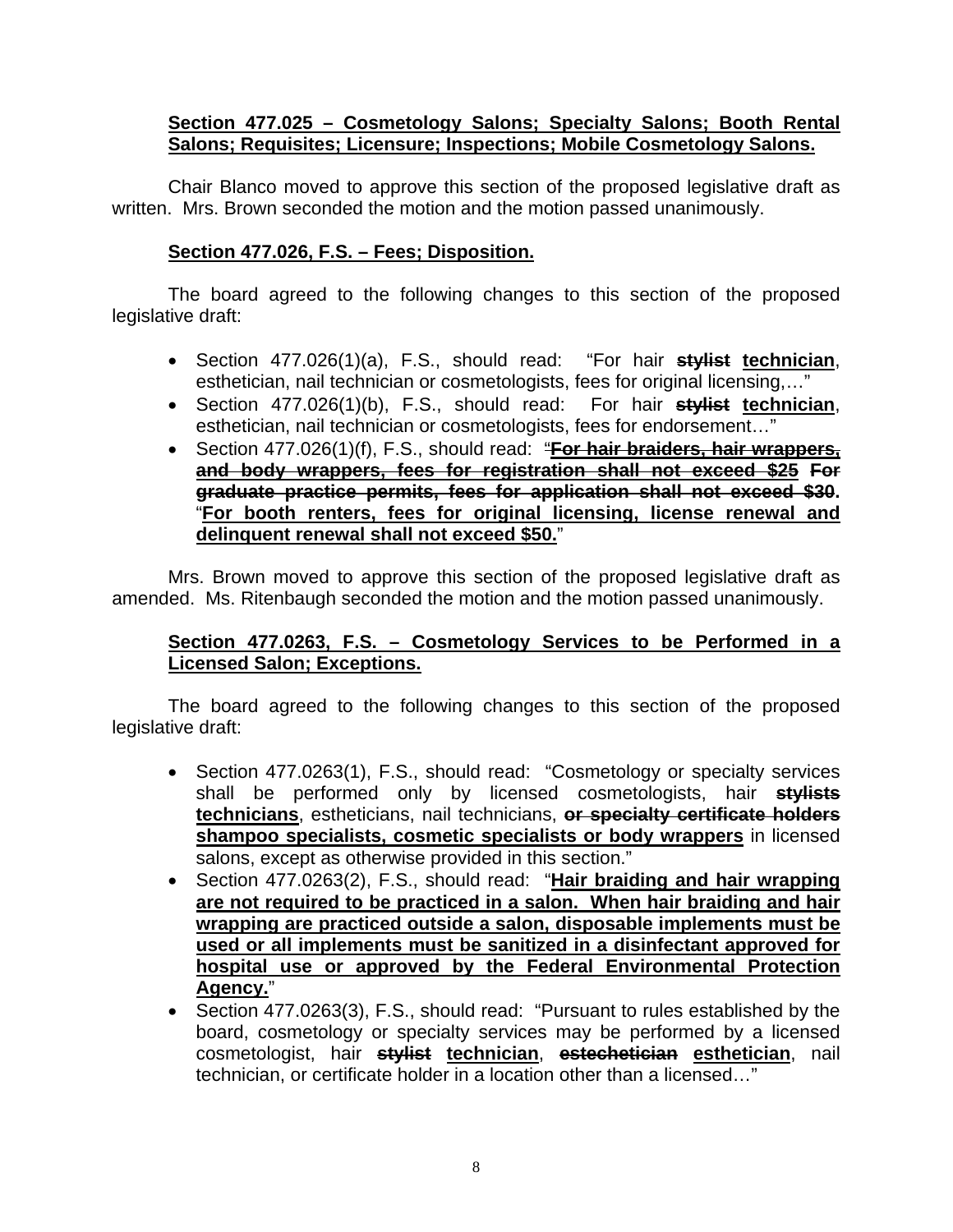- Section 477.0263(4), F.S., should read: "…in connection with the motion picture, fashion photography, theatrical, or television industry; a photography studio salon; a manufacturer trade show demonstration; **a department store demonstration;** or an educational seminar."
- Section 477.0263(5), F.S., should read: "Pursuant to rules established by the board, cosmetology, **hair technician, nail technician, esthetician or** specialty services may be performed in a location other than a licensed salon…"

Mrs. Brown moved to approve this section of the proposed legislative draft as amended. Ms. Osborne seconded the motion and the motion passed unanimously.

## **Section 477.0265 – Prohibited Acts.**

Mrs. Brown moved to approve this section of the proposed legislative draft as written. Chair Blanco seconded the motion and the motion passed unanimously.

## **Section 477.028, F.S. – Disciplinary Proceedings.**

The board agreed to the following changes to this section of the proposed legislative draft:

• Section 477.028(1), F.S., should read: "The board shall have the power to revoke or suspend the license of a cosmetologist, hair **stylist technician**, esthetician, or nail technician licensed under this chapter, or the certificate of a specialist certified under this chapter, and to reprimand, censure, deny subsequent license or certification of, or otherwise discipline a cosmetologist, hair **stylist technician**, esthetician, nail technician, or specialist licensed…"

Mrs. Brown moved to approve this section of the proposed legislative draft as amended. Chair Blanco seconded the motion and the motion passed unanimously.

#### **Section 477.029, F.S. – Penalty.**

- Section 477.029(1)(a), F.S., should read: "Hold himself or herself out as a cosmetologist, hair **stylist technician**, **estheticician esthetician**, nail technician, shampoo specialist, **cosmetic applicator cosmetic specialist**, hair wrapper, hair braider, or body wrapper unless duly licensed..."
- Section 477.029(1)(c), F.S., should read: "Permit an employed person to practice in the field of cosmetology, **hair technician, esthetician, nail technician,** or a specialty unless duly licensed or certified, or otherwise..."
- Section 477.029(2)(c), F.S., should read: "Imposition of an administrative fine not to exceed **\$500 \$5,000** for each count or separate offense."